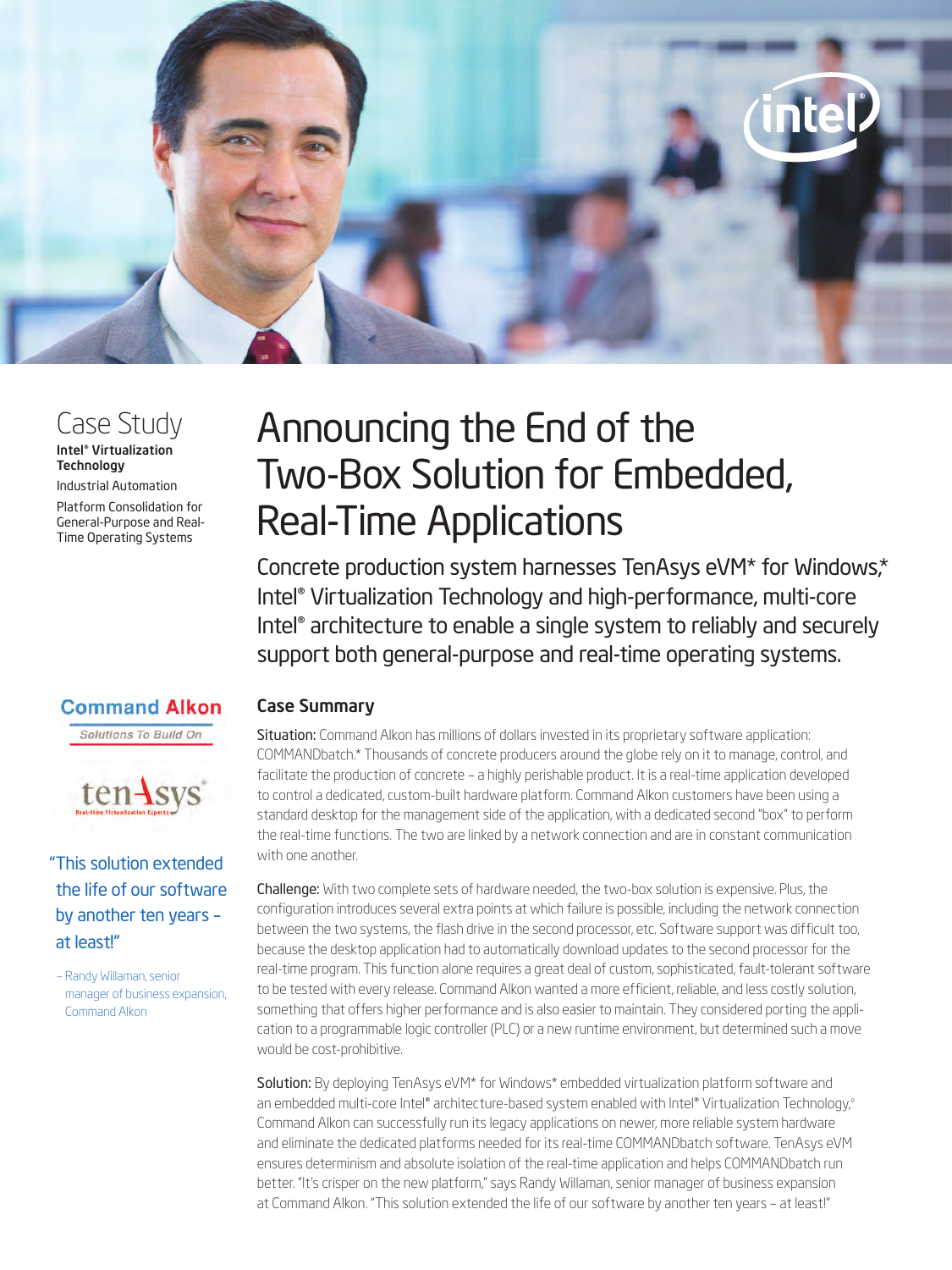## The Just-in-Time Nature of Concrete

Unless you stop to think about it, it may not be obvious that concrete is a perishable product. After all, it's really hard stuff and it appears to be virtually indestructible. So much so that we use it everywhere: roads, bridges, tunnels, buildings, platforms, and more. You may wonder: what's so perishable about that?

Once mixed, concrete immediately starts curing – a chemical process that alters the initial gooey substance into the more solid condition we're familiar with. In fact, concrete never stops curing. And it has to be delivered to the pour site within a certain amount of time or it can't be used and has to be disposed of.

There are a number of infrastructure variables involved to make sure this happens in a timely manner: people have to be in the right place to spread the concrete, machines must pump it, and traffic has to be routed appropriately. "Once you start pouring, you need to finish the entire job. If something happens to interrupt this process, you have to create a seam to bind one batch to another," Willaman notes.

Complicating this process even further, plant managers and dispatchers have to balance competing demands of the particular job: how much is needed versus production capacity. A single job might require several different mixes at the same time. Walls, shafts, floors – all of them use different types of concrete, with different ingredients and formulas. There are also a number of supply chain issues that come into play including ensuring the availability of all ingredients when needed. All of which makes the concrete business a logistics business. Willaman sums it up this way: "It's all about reliability."

#### Command Alkon is in Control

Command Alkon delivers the infrastructure to support this entire production process and supply chain. Their software/hardware product known as COMMANDbatch is just one of the components of this complex infrastructure, but a key element in the logistics management and control of concrete production.

The real-time component of COMMANDbatch ensures the plant's ability to reliably produce the right type of concrete and deliver it at the optimum time. Simultaneously, while the plant is mixing concrete, dispatchers and plant operators use Windows-based tools to operate the business side of things, balancing the consumption of concrete with the plant's ability to produce it. In order for COMMANDbatch to manage things effectively, the real-time application and the Windows-based tools must be in constant communication with each other – reliably.

## The Aging Two-Box Solution

Because embedded, real-time applications like COMMANDbatch are deterministic by nature and require access to specialized I/O devices and time-critical processing capabilities, manufacturers often use dedicated hardware to run them. Such is the case with Command Alkon.

The COMMANDbatch product currently installed at thousands of sites around the globe is a "two-box" solution, with some elements of the software running on each system and a network connection for communication between them. One of the boxes is a traditional desktop PC which runs the Windows operating system. The other box that Command Alkon affectionately calls "the brick" is a dedicated platform used to control the custom hardware system.

The brick provides dedicated, reliable, deterministic support for real-time production of concrete. By keeping everything separate from the Windows functions, the dedicated brick ensures low interrupt latency, direct access to specialized I/O devices, and a scheduling policy that respects the performance and deterministic requirements of a real-time application. Nothing else that's happening on the network can interfere with the logic processes that control the concrete plant and concrete production.

While reliable from a real-time control standpoint, the two-box solution isn't necessarily ideal. Maintenance and support must be provided for both systems, as well as the connection between them. And two complete sets of spare parts must be kept on hand at all times. This increases operating costs for both Command Alkon and its customers.

The two-box solution is also vulnerable in more ways than a single platform. For example, the connection between the two systems introduces extra potential failure points, such as twice the number of power supplies, not to mention extra connections between the systems.

#### "Millions of Dollars Invested"

Like many industrial automation companies, Command Alkon found itself caught between a successful product built for an aging platform and its customers' demand for change. Some might suggest the solution is easy: move to factory network solutions that run newer technology. But Command Alkon has its multi-million dollar investment in software code to consider – code that was written specifically to run simultaneously on both a Windows-based platform and a real-time operating system.

Porting its legacy application to non-Windows factory solutions (such as programmable logic controllers, or PLCs) would be costprohibitive. "We have millions of dollars invested in our code, and rewriting it for new hardware would be incredibly time consuming and expensive," explains Willaman. "Yes, our customers wanted higher performance and a more reliable, less costly platform. But a PLC wasn't the way to deliver it."

## Considering Virtualization

After rejecting the PLC option, Command Alkon turned to the idea of deploying its solution on a virtualized system. The theory: by partitioning the hardware to run two different operating systems, Command Alkon could run both the real-time application and the Windows-based tools on one platform. An immediate benefit: legacy code would be able to run on a virtualized Windows-based system.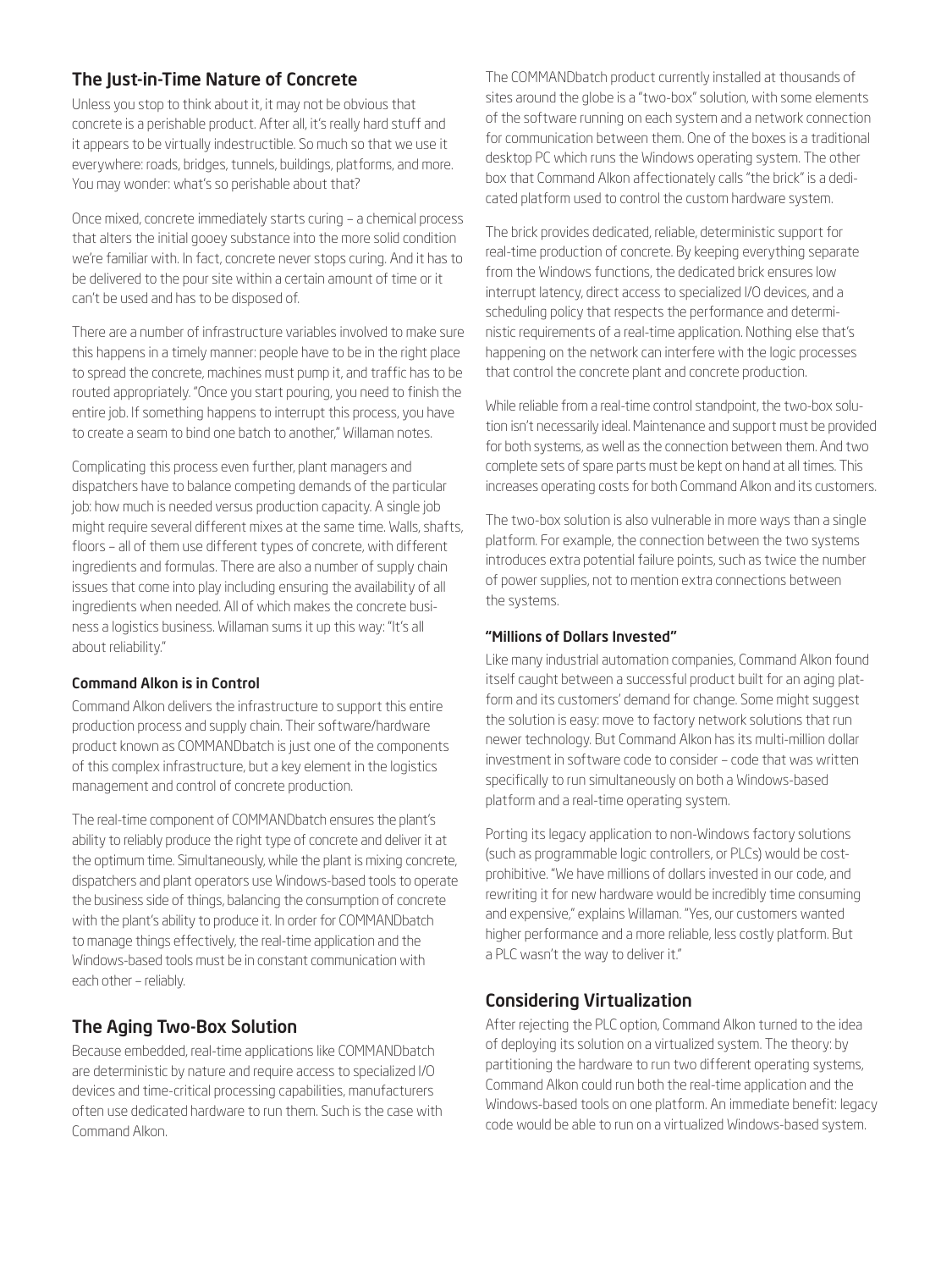But as Command Alkon engineers began to investigate virtualization solutions generally, they discovered such platforms aren't all alike. For starters, determinism and native performance is vital for industrial applications because of the time-critical nature of system processing requirements. What's more, industrial applications require direct, native access to specialized I/O devices. In Command Alkon's case, this means access to control valves, scales, scanners, and other manufacturing devices through a dedicated I/O port. They use a serial port on the brick and would need a similarly dedicated connection on a virtualized platform.

Traditional software-based Windows virtualization applications – like those used in server farms to improve system utilization – aren't designed to support such determinism and performance quality. They are unaware of real-time priorities and latency issues and cannot distinguish the requirements of time-critical processing. Scheduling policies of these applications maximize hardware utilization, not necessarily performance-based tasks.

## The Embedded Virtualization Solution

What Command Alkon needed was an embedded virtualization solution that supports time-critical processing and native performance of both Windows-based applications and real-time control – a solution delivered by the TenAsys eVM for Windows virtualization platform and hardware-based Intel Virtualization Technology.

The TenAsys eVM for Windows embedded virtualization platform is engineered for determinism and real-time dedicated performance qualities and has been validated to run on multithreaded Intel architecture enabled with Intel Virtualization Technology. The TenAsys eVM software ensures that one entire processor core on the Intel CPU is dedicated to the operation of a real-time application. The application itself sees that core as its own computing system and is not aware that is actually sharing any platform resources.

"Your time-critical software is signaled immediately by external events. Real-time applications execute deterministically, with the desired behavior needed to access I/O with all of the required native processing performance," explains Kim Hartman, vice president of sales and marketing at TenAsys. "Furthermore, the directed I/O capabilities of Intel chipsets ensure that eVM lets your real-time industrial application 'own' its I/O devices without any virtualization software interfering with functionality or performance." This means that any Windows applications running simultaneously can't interfere with the secure partitions created by the hardware and software virtualization solution.

The TenAsys eVM gives the COMMANDbatch solution an embedded virtualized platform that delivers:

- Native execution of both legacy and guest applications on a dedicated core – or processor thread
- Low interrupt latency
- Direct, native access to specialized I/O
- Scheduling policy that respects performance and determinism
- High-performance inter-processor communication

#### Intel® Virtualization Technology

Intel Virtualization Technology is a collection of hardwarebased accelerators and security features that improve the fundamental flexibility and robustness of traditional software– based virtualization solutions. By accelerating key functions of the virtualized platform – on the CPU, chipset and network connections – Intel Virtualization Technology enables platforms to behave as if they were separate systems, yet share resources for optimum efficiency. Implemented in the processor, chipset, BIOS and network connection, Intel Virtualization Technology creates a complete and isolated virtualized platform that:

- Speeds up the transfer of platform control between the guest OSs and the VMM by using hardware assist to trap and execute certain instructions on behalf of the guest OSs;
- Enables the VMM to securely assign specific I/O devices to specific guest OSs, where each device is given a dedicated area in system memory accessible only by the device and the designated guest OS, removing the VMM from every I/O transaction; and,
- Optimizes the network for virtualization with adapter-based acceleration by performing device queuing and PCI-SIG Single Root I/O Virtualization (SR-IOV) functions.
- Intel Virtualization Technology is available on many of Intel's newest processors, chipsets and I/O devices.
- The TenAsys eVM\* for Windows\* virtualization platform has been validated on multi-threaded and multi-core Intel® architecture processors and chipsets. As a member of the Intel® Embedded Alliance, TenAsys gets early access to the embedded Intel roadmap so that hardware-based virtualization can be tested and supported by the TenAsys eVM when silicon becomes available to customers.

## No More Two-Box Solution!

"That's probably the biggest benefit of choosing a virtualized solution based on the TenAsys eVM for Windows software platform and Intel Virtualization Technology," says Willaman. "And it's huge, because we save on support and maintenance costs and only have one set of parts to keep on hand."

Command Alkon customers will also enjoy the easier deployment of the consolidated solution. For example: "It's subtle, but important, because we can now bundle the installation as part of our process using TenAsys tools, so it's seamless for us and our customers."

Speed is also a factor. "The additional processing power available from the multi-core Intel platform provides better overall performance for our software," Willaman adds. "It runs better on this platform. It's crisper, sharper, and reliable."

The availability of Intel Virtualization Technology for directed I/O is another benefit. "It really helps to have access to virtualized and dedicated I/O for a separate NIC, giving us real-time control out over